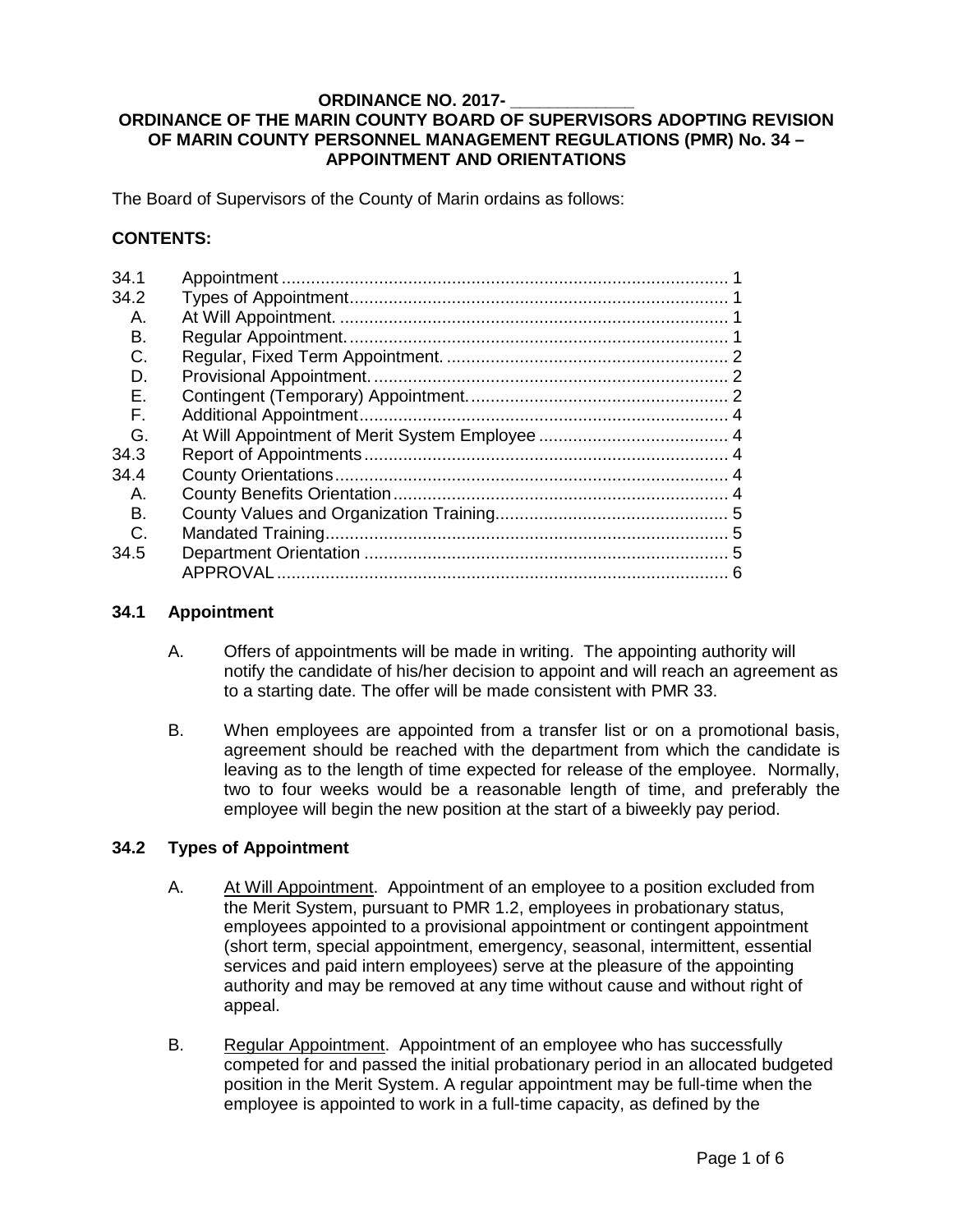classification. A regular appointment may be part-time when the employee is appointed to work at least 25% of a full-time position, but less than 100% of a full-time position.

<span id="page-1-0"></span>C. Regular, Fixed Term Appointment. Appointment of an employee who has successfully competed for an allocated, budgeted, fixed term position. To become a regular fixed term employee, the employee must also pass the probation period for the position. Fixed term appointments may apply to a specific body of work with a pre-determined duration, grant funded positions, positions tied to a limited funding source or may be used in order to temporarily dual fill a regular position where the regular employee is on an extended leave of at least 6 months. This category of appointment is limited to 3 years from the date of hire, but may be extended for up to another 2 years or less.

Employees appointed to regular, fixed term grant-funded positions are not subject to reduction in force regulations. Regular fixed term positions that are not grant-funded are subject to reduction in force regulations.

Employees in regular hire appointments may fill a fixed term position and, if preapproved by the appointing authority, they shall retain their status as a regular hire employee during the term of the fixed term appointment, with all rights provided by the County's Personnel Management Regulations and applicable memoranda of agreements.

- <span id="page-1-1"></span>D. Provisional Appointment. The appointment to a regular position of an employee hired without participation in the examination process who meets the minimum qualifications for the job when no eligible list exists or when no one is available from the eligible list. Appointment is for no more than four (4) months, which may be extended for four (4) additional months with the recommendation of the Director of Human Resources and County Administrator approval. Provisional Appointment employees receive benefits consistent with regular appointment employees, except that Provisional Appointment employees serve at will and may be removed at any time without cause and without right of appeal.
- <span id="page-1-2"></span>E. Contingent (Temporary) Appointment.

In a Contingent Appointment, an employee who meets all minimum qualifications (except as identified in 34.2 E3) is hired to work for a temporary period without participation in an examination process and with the condition that the employee serves "at will" and may be removed at any time without cause and without right of appeal. An employee in a Contingent Appointment does not receive County provided benefits except as provided by law, memorandum of agreement, or Personnel Management Regulation.

The appropriate uses of Contingent Appointments are 1) to perform a temporary body or project-related body of work; 2) to temporarily cover a body of work performed by a regular hire employee on an extended leave of absence; 3) to temporarily augment regular staff during peaks in workload; or 4.) to back-fill for a vacant position while recruitment and/or selection for a regular position is in process.

Contingent Appointments must be identified under one of the following categories: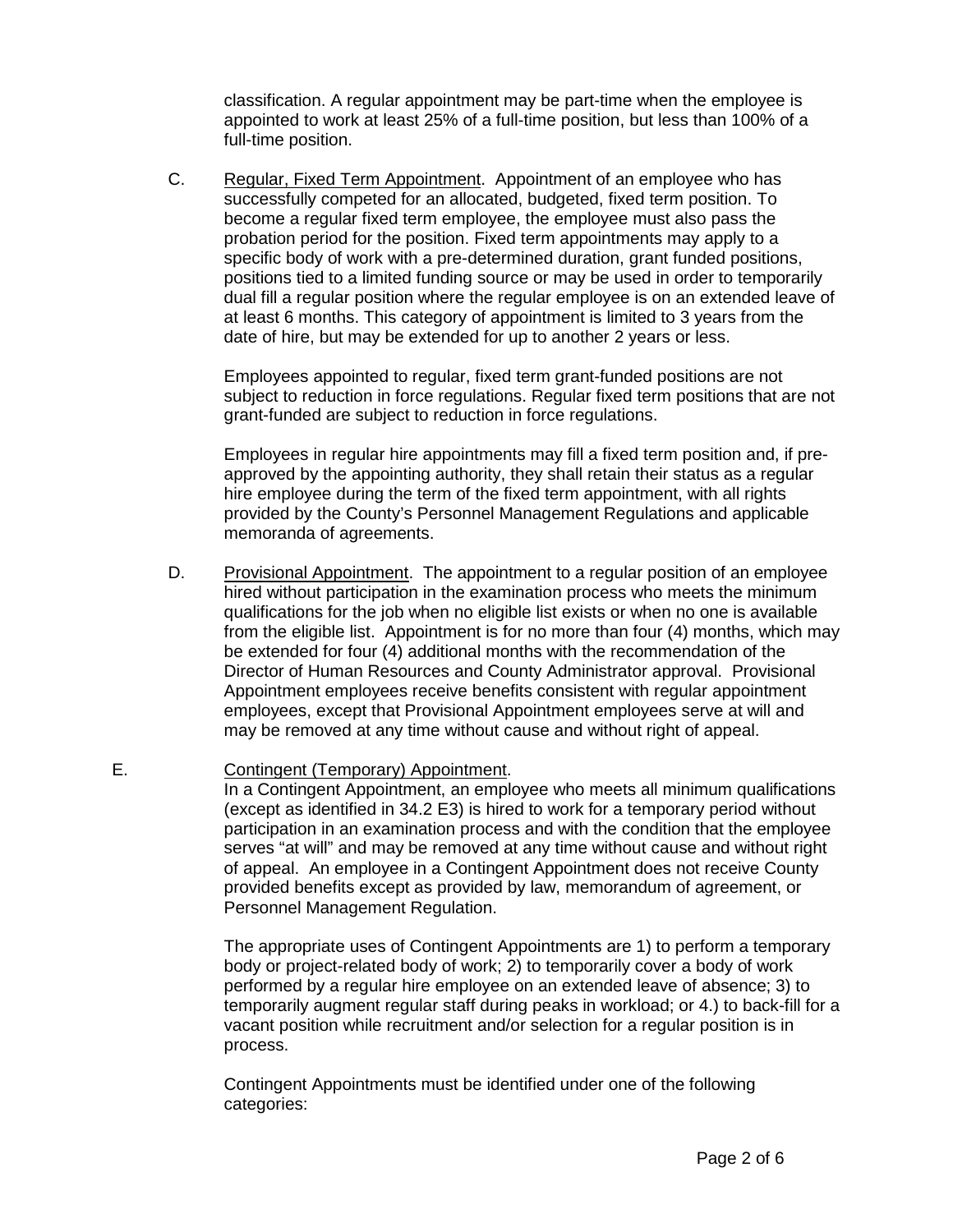- 1) **Short-Term Appointment** Appointment of an employee to perform a regular body of work while a recruitment for the position is in process, to back-fill for a regular hire employee who is on leave for a period of time that is expected to be less than six months or to perform special projects. This type of appointment is limited to 1,040 hours (975 hours for classifications designated as 37.5 hours per week) during a 12-month period and may be extended for up to another 1,040 hours (975 hours for classifications designated as 37.5 hours per week) provided that a staffing plan is in place. Annual reoccurring use for the same or similar body of work is not permitted, unless the employee is working night and weekend hours.
- 2) **Special Appointment** Appointment of an employee to perform work outside of an existing County classification for which a County classification does not exist. This type of appointment is limited to 1040 hours (975 for classifications designated as 37.5 hours per week) during a 12-month period and may be extended for up to 1,040 hours (975 for classifications designated as 37.5 hours per week), provided that an appropriate classification is in development. These appointments shall not perform a body of work that corresponds to a regular classification. Annual reoccurring use for the same or similar body of work is not permitted.
- 3) **Emergency Appointment** Appointment of an employee without examination as necessary to prevent stoppage of public business, loss of life, or damage to persons or property, or when qualified personnel cannot be readily obtained due to emergency conditions. An employee appointed does not need to meet the minimum qualifications of the job. This type of appointment is limited to 1,040 hours (975 for classifications designated as 37.5 hours per week) during a 12-month period, which may not extend beyond this limit. Annual reoccurring use for this same or similar body of work is not permitted.
- 4) **Seasonal Appointment** Appointment of an employee into a pre-designated classification to work a pre-determined season(s)/month(s) based upon the assignment. In no case shall an employee in a seasonal appointment work beyond nine (9) months during a 12-month period, except that if a fire season is extended or begins early, the Fire Chief may request an extension from the CAO. Annual reoccurring use for the same or similar body of work is permitted.
- 5) **Intermittent Appointment** Appointment of an employee to work special events that are non-seasonal or to work an assignment that requires 10 or fewer hours of work per week. This type of appointment is limited to 520 hours during a 12-month period and may be extended for another 520 hours. Annual reoccurring use for the same or similar body of work is permitted.
- 6) **Essential Services Appointment-** Appointment of an employee who participates in an on-call pool. This appointment type is used in predetermined classifications to ensure mandatory staffing levels are met in 24/7 operations. Employees in these appointments should not be scheduled regularly unless back-filling for a regular hire position that is on leave. This type of appointment is limited to 1,800 hours during a 12-month calendar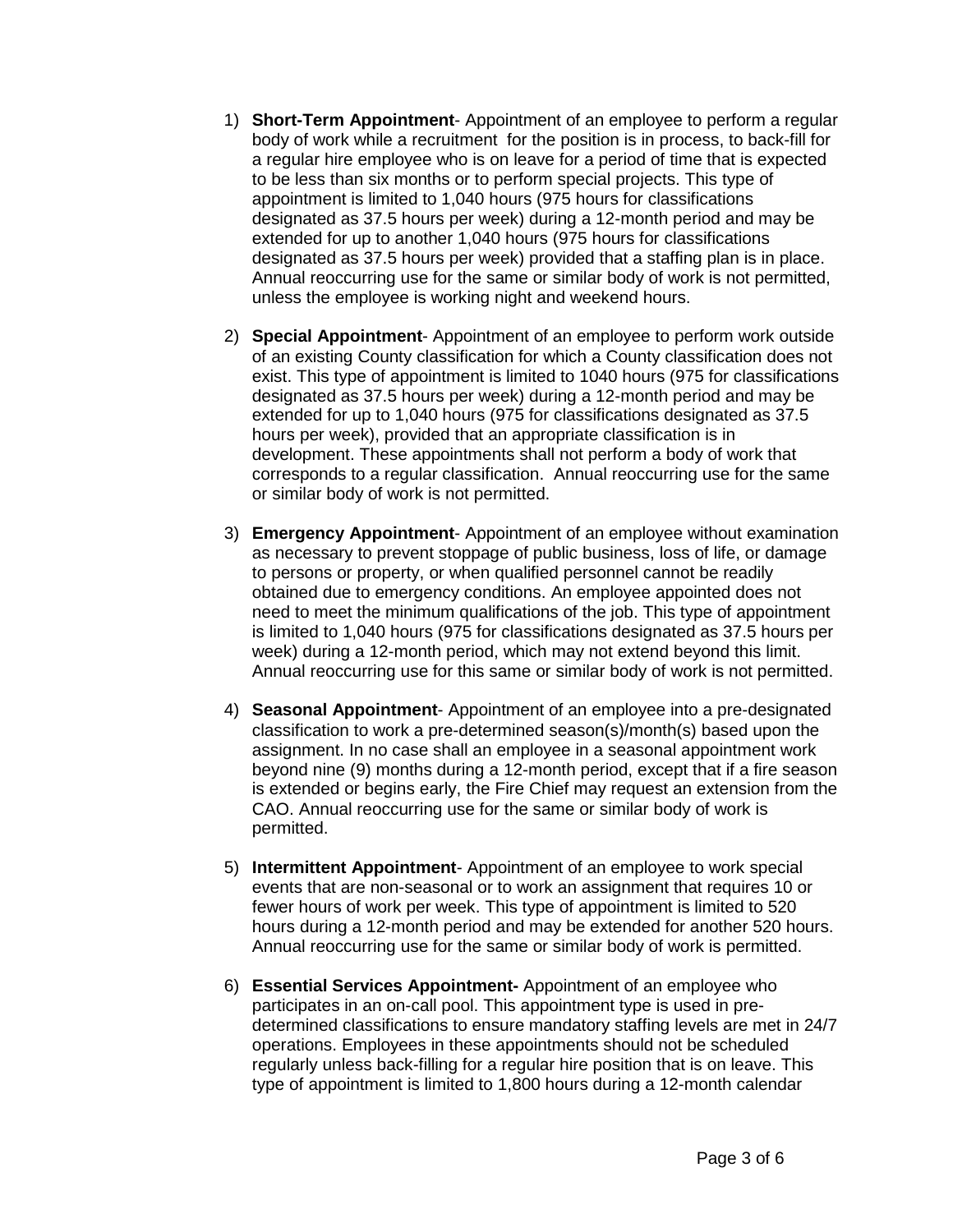period and may not be extended. Annual reoccurring use for the same or similar body of work is permitted.

- 7) **Paid Intern Appointment (High School, Undergraduate/Graduate/Postgraduate) -** Appointment of an employee who is a student or recent graduate (within one year of graduation) to perform an assignment directly tied to the student's curriculum or to perform an assignment that enhances the student's education and provides work/career experience. This type of appointment is only available when it is determined exclusively by the appointing authority that funding is available. A paid intern shall not be used in lieu of a regular or fixed term appointment.
- 8) **Retired Annuitant** Appointment of an employee who is retired from County service. This type of appointment is limited to 960 hours per fiscal year. Annual reoccurring use for the same or similar body of work is permitted. Retired Annuitants shall not be used in lieu of a regular or fixed term appointment.
- <span id="page-3-0"></span>F. Additional Appointment. A Department may increase the hours of a part-time regular hire employee in a regular appointment in the same or similar job class without further examination, so long as the employee meets the minimum qualifications.
- <span id="page-3-1"></span>G. At Will Appointment of Merit System Employee. Any appointed department head, at will assistant department head or chief deputy to an elected official, who is appointed from a position that is subject to the provisions of the Merit System will, upon termination of tenure as such department head, at will assistant department head or chief deputy to an elected official, revert to that person's former position if the former position is in the same department as he/she is currently serving. This reversion will not occur if the reasons for release as such department head, at will assistant department head or chief deputy of an elected official are such as to justify dismissal from county service.

### <span id="page-3-2"></span>**34.3 Report of Appointments**

- A. All appointments to positions in the County service will be reported promptly to the Director of Human Resources by the appointing authority.
- B. Upon a candidate's acceptance of a letter of offer and successful completion of the pre-employment physical, a Personnel Action Form will be prepared on the individual appointed by the appointing authority and forwarded to the Human Resources Department, along with all required documents, including authorization to work in the United States.

### <span id="page-3-4"></span><span id="page-3-3"></span>**34.4 County Orientations**

A. County Benefits Orientation. The Human Resources Department will schedule new employee benefits orientation sessions, including requirements of union membership (if applicable), on a regular basis, at least once biweekly. Department heads will be responsible for ensuring that all at will, regular and provisional new employees attend County new employee orientations by the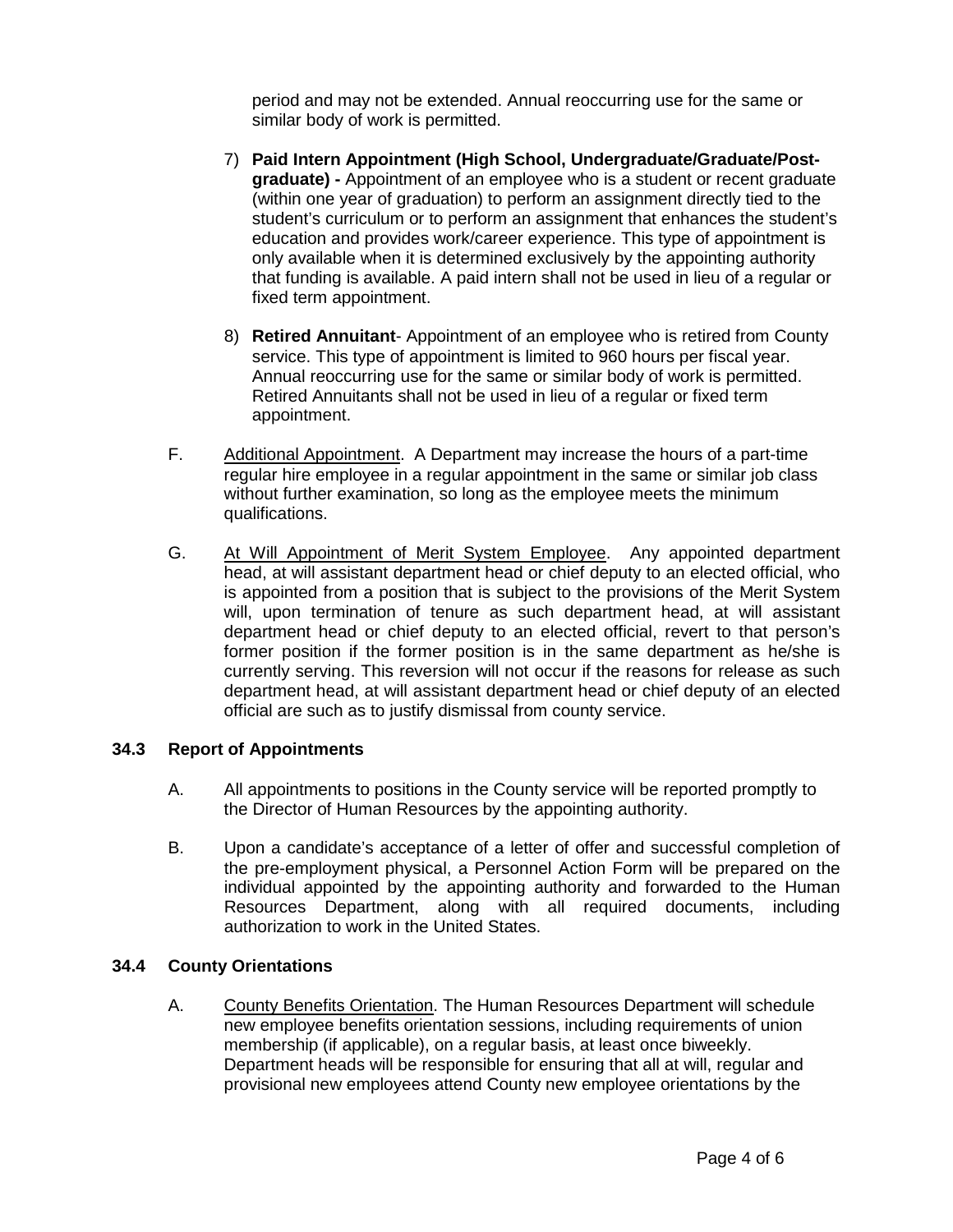Human Resources Department regarding fringe benefits, general County practices and policies, and requirements of union membership, if applicable.

- <span id="page-4-0"></span>B. County Values and Organization Orientation. All newly hired employees, in regular, at will, provisional, and fixed term appointments, will attend an orientation conducted by the Human Resources Department regarding County of Marin values, disaster service worker designation, organization and policies including training requirements, and opportunities.
- <span id="page-4-1"></span>C. Mandated Training. The Board of Supervisors and/or County Administrator mandates training for all County employees as deemed necessary. These mandates include, but are not limited to, non-discrimination training and training as a disaster service worker.

### <span id="page-4-2"></span>**34.5 Department Orientation**

Immediately upon reporting for duty in a position, each new employee will be given an explanation (preferably in writing) of the purpose, duties and responsibilities, and health and safety requirements of the position, including employee's role as a disaster worker, building evacuation procedures, and such other matters as are necessary for the employee's understanding of the duties as well as the applicable responsibilities, rights, and privileges of his or her County employment.

## **FORMS AND OTHER ATTACHMENTS**

Not applicable.

# **EFFECTIVE DATE AND PUBLICATION:**

This Ordinance shall be and is hereby declared to be in full force and effect as of thirty (30) days from and after the date of its passage and shall be published once before the expiration of fifteen (15) days after its passage, with the names of the Supervisors voting for and against the same, in the *Marin Independent Journal,* a newspaper of general circulation published in the County of Marin.

### **VOTE:**

**PASSED AND ADOPTED** at a regular meeting of the Board of Supervisors of the County of Marin held on this \_\_\_th day of \_\_\_\_\_\_\_\_\_\_\_\_\_ 2017 by the following vote:

AYES: SUPERVISORS

NOES:

ABSENT: